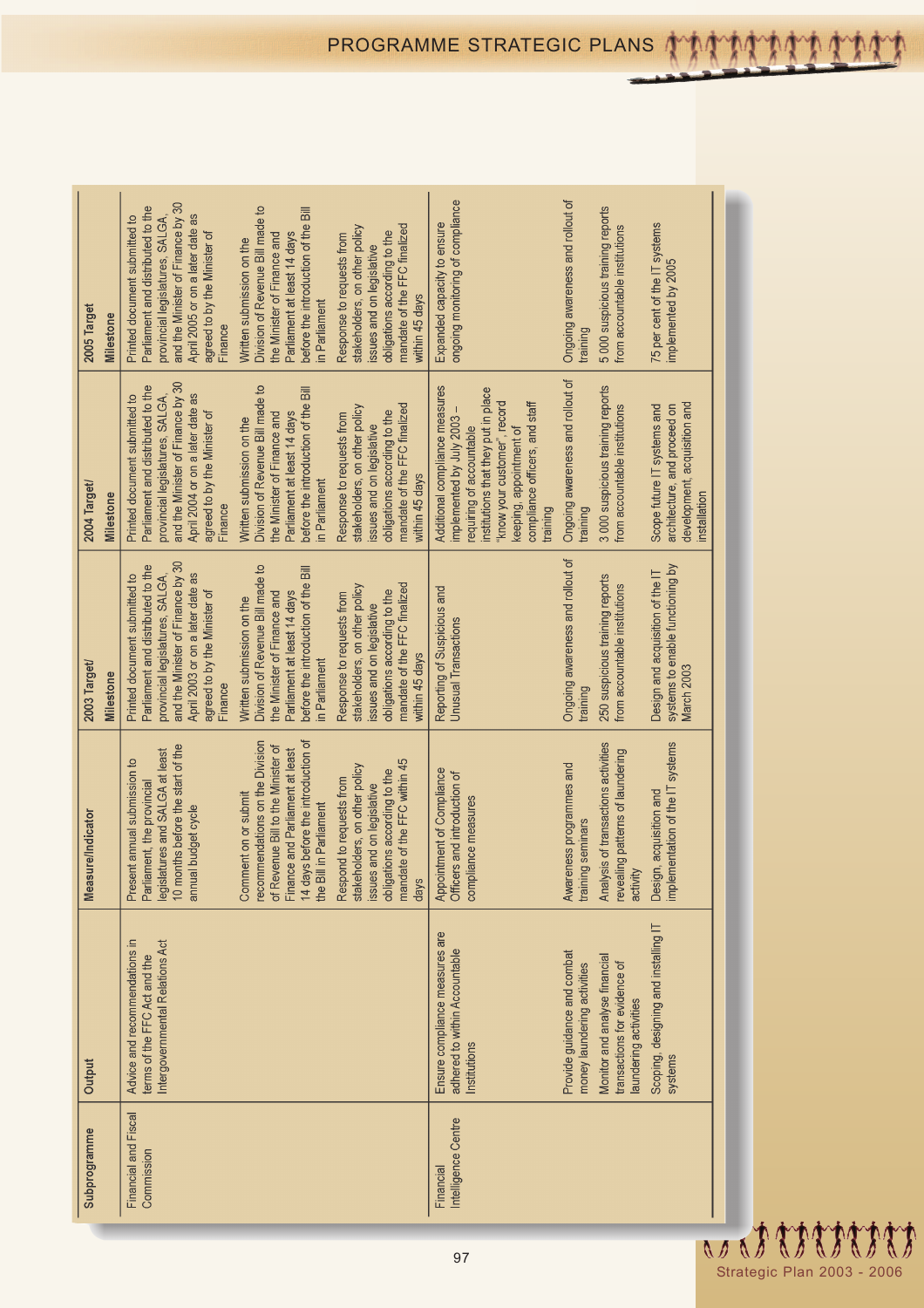# **RESOURCE PLAN Expenditure Estimates**

Table 10: Fiscal Transfers

| Subprogramme                                     |               | Medium-term expenditure estimate |                |                |  |
|--------------------------------------------------|---------------|----------------------------------|----------------|----------------|--|
|                                                  | Adjusted      |                                  |                |                |  |
|                                                  | appropriation |                                  |                |                |  |
| <b>R</b> thousand                                | 2002/03       | 2003/04                          | 2004/05        | 2005/06        |  |
| Lesotho and Namibia                              | 277 837       | 157 632                          | 167 044        | 177 767        |  |
| Development Bank of Southern Africa              | $\mathbf{1}$  | 40 001                           | 40 001         | 40 001         |  |
| World Bank Group                                 | $\mathbf{1}$  | $\overline{1}$                   | $\overline{1}$ | $\overline{1}$ |  |
| <b>Highly Indebted Poor Countries Initiative</b> | 45 000        | 55 000                           | 55 000         |                |  |
| African Development Bank                         | 116 373       | 129 567                          | 154 316        | 163 575        |  |
| South African Revenue Service                    | 3 501 950     | 3792007                          | 4 602 509      | 4748312        |  |
| <b>Financial and Fiscal Commission</b>           | 12 0 38       | 12679                            | 13759          | 13 875         |  |
| <b>Secret Services</b>                           | 1 328 668     | 1768718                          | 2055239        | 1979940        |  |
| <b>Financial Intelligence Centre</b>             | 35 000        | 37 000                           | 12720          | 13 4 83        |  |
| <b>Total</b>                                     | 5 316 868     | 5992605                          | 7 100 589      | 7 136 954      |  |
| Change to 2002 Budget Estimate                   | 248 805       | 567 455                          | 1 172 833      |                |  |
|                                                  |               |                                  |                |                |  |
| <b>Economic classification</b>                   |               |                                  |                |                |  |
| Current                                          | 4 625 952     | 5 108 816                        | 6 078 535      | 6 256 052      |  |
| Personnel                                        |               |                                  |                |                |  |
| Transfer payments                                | 4 625 952     | 5 108 816                        | 6 078 535      | 6 256 052      |  |
| Other current                                    |               |                                  |                |                |  |
| Capital                                          | 690 916       | 883789                           | 1 0 2 2 0 5 4  | 880 902        |  |
| <b>Transfer payments</b>                         | 690 916       | 883789                           | 1 0 2 2 0 5 4  | 880 902        |  |
| Acquisition of capital assets                    |               |                                  |                |                |  |
|                                                  |               |                                  |                |                |  |
| <b>Total</b>                                     | 5 316 868     | 5992605                          | 7 100 589      | 7 136 954      |  |
|                                                  |               |                                  |                |                |  |
| <b>Standard items of expenditure</b>             |               |                                  |                |                |  |
| Personnel                                        |               |                                  |                |                |  |
| Administrative                                   |               |                                  |                |                |  |
| Inventories                                      |               |                                  |                |                |  |
| Equipment                                        |               |                                  |                |                |  |
| Land and buildings                               |               |                                  |                |                |  |
| Professional and special services                |               |                                  |                |                |  |
| Transfer payments                                | 5316868       | 5 992 605                        | 7 100 589      | 7 136 954      |  |
| Miscellaneous                                    |               |                                  |                |                |  |
| <b>Total</b>                                     | 5 316 868     | 5992605                          | 7 100 589      | 7 136 954      |  |

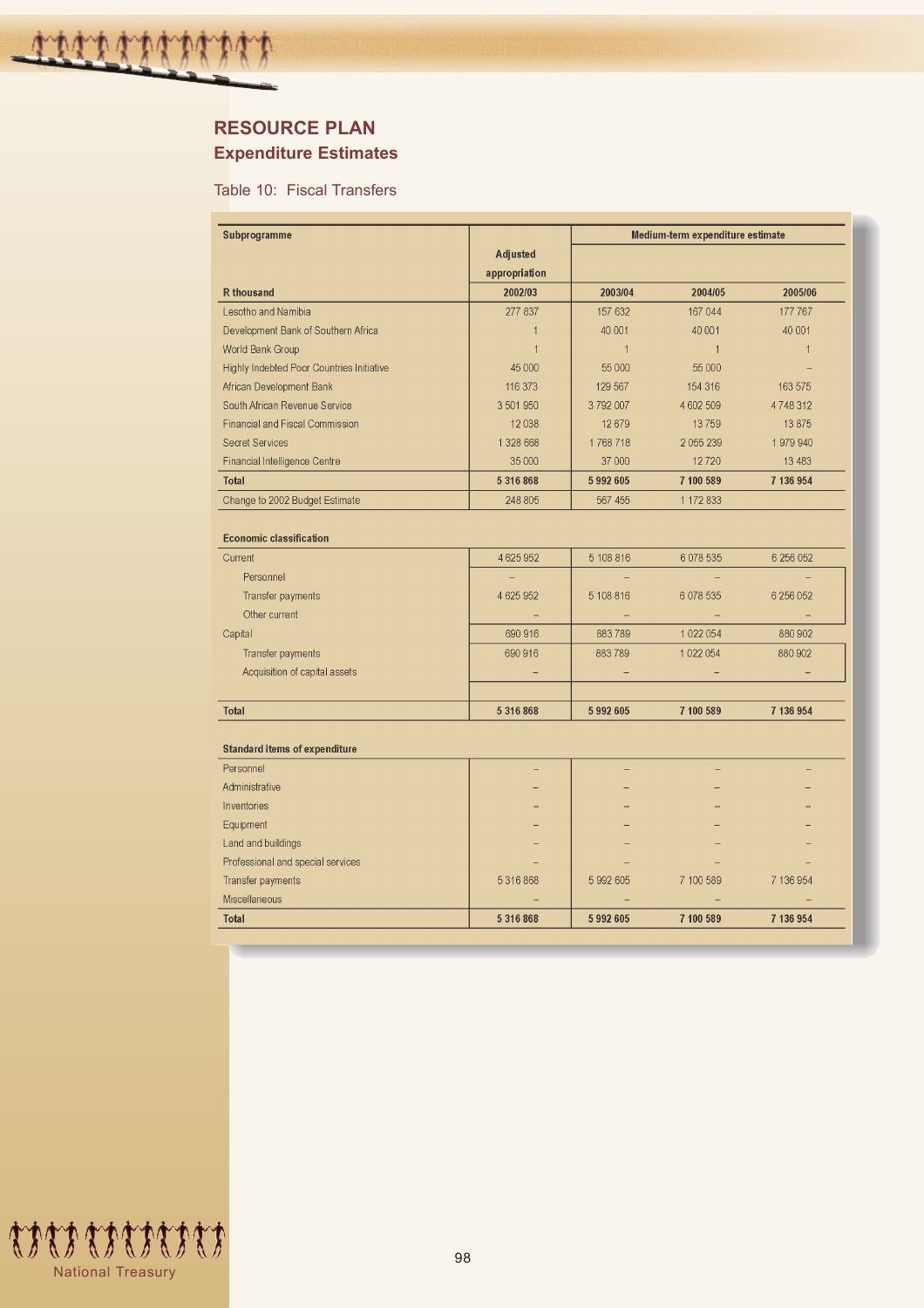|                                                  |                 |         | Medium-term expenditure estimate |           |  |
|--------------------------------------------------|-----------------|---------|----------------------------------|-----------|--|
|                                                  | <b>Adjusted</b> |         |                                  |           |  |
|                                                  | appropriation   |         |                                  |           |  |
| <b>R</b> thousand                                | 2002/03         | 2003/04 | 2004/05                          | 2005/06   |  |
| Transfer payments per subprogramme               |                 |         |                                  |           |  |
| Lesotho and Namibia                              | 277 837         | 157 632 | 167 044                          | 177 767   |  |
| Development Bank of Southern Africa              |                 | 40 001  | 40 001                           | 40 001    |  |
| World Bank Group                                 |                 |         |                                  |           |  |
| <b>Highly Indebted Poor Countries Initiative</b> |                 |         |                                  |           |  |
| <b>International Monetary Fund</b>               | 45 000          | 55 000  | 55 000                           |           |  |
| African Development Bank                         | 116 373         | 129 567 | 154 316                          | 163 575   |  |
| South African Revenue Service                    | 3501950         | 3792007 | 4 602 509                        | 4 748 312 |  |
| <b>Financial and Fiscal Commission</b>           | 12038           | 12 679  | 13759                            | 13 875    |  |
| <b>Secret Services</b>                           | 1 305 690       | 1768718 | 2 0 5 239                        | 1979940   |  |
| <b>Financial Intelligence Centre</b>             | 57978           | 37 000  | 12720                            | 13 4 83   |  |
| <b>Total</b>                                     | 5316868         | 5992605 | 7 100 589                        | 7 136 954 |  |

### **Expenditure trends**

*Fiscal Transfers* makes up about 50 per cent of the Department's budget, with the bulk of the allocation made to the South African Revenue Service (SARS) and the Secret Services. The programme budget is expected to grow at about 10,3 per cent a year over the 2003 MTEF. The budgets for both SARS and the Secret Services have grown faster than the budgets for the programme as a whole, while a once off adjustment to the transfer made to Lesotho and Namibia in 2002/03 reflects the delay in agreeing on the rounding rules and calculation methods applied in 2001/02.

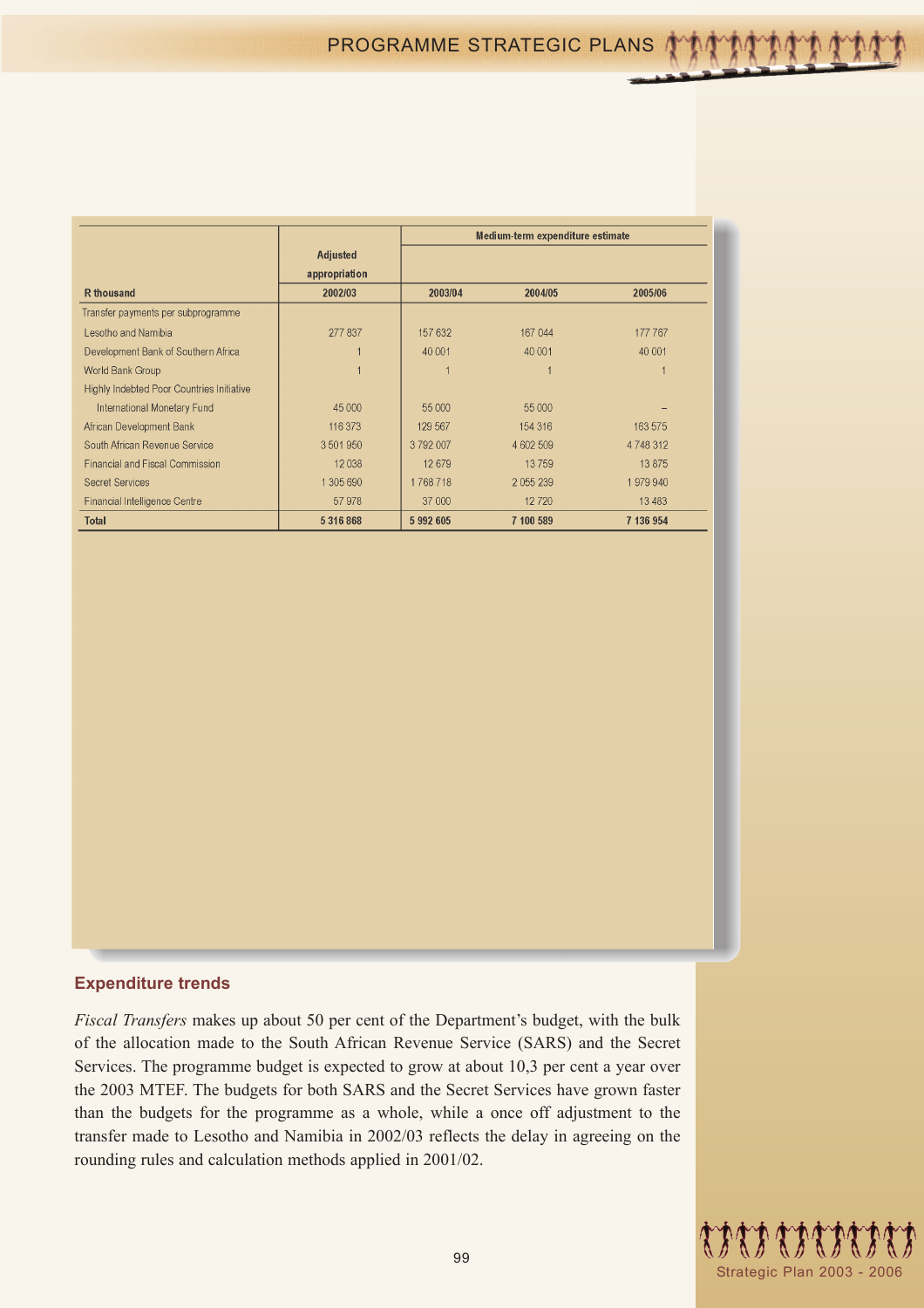*Public Entities* PUBLIC ENTITIES

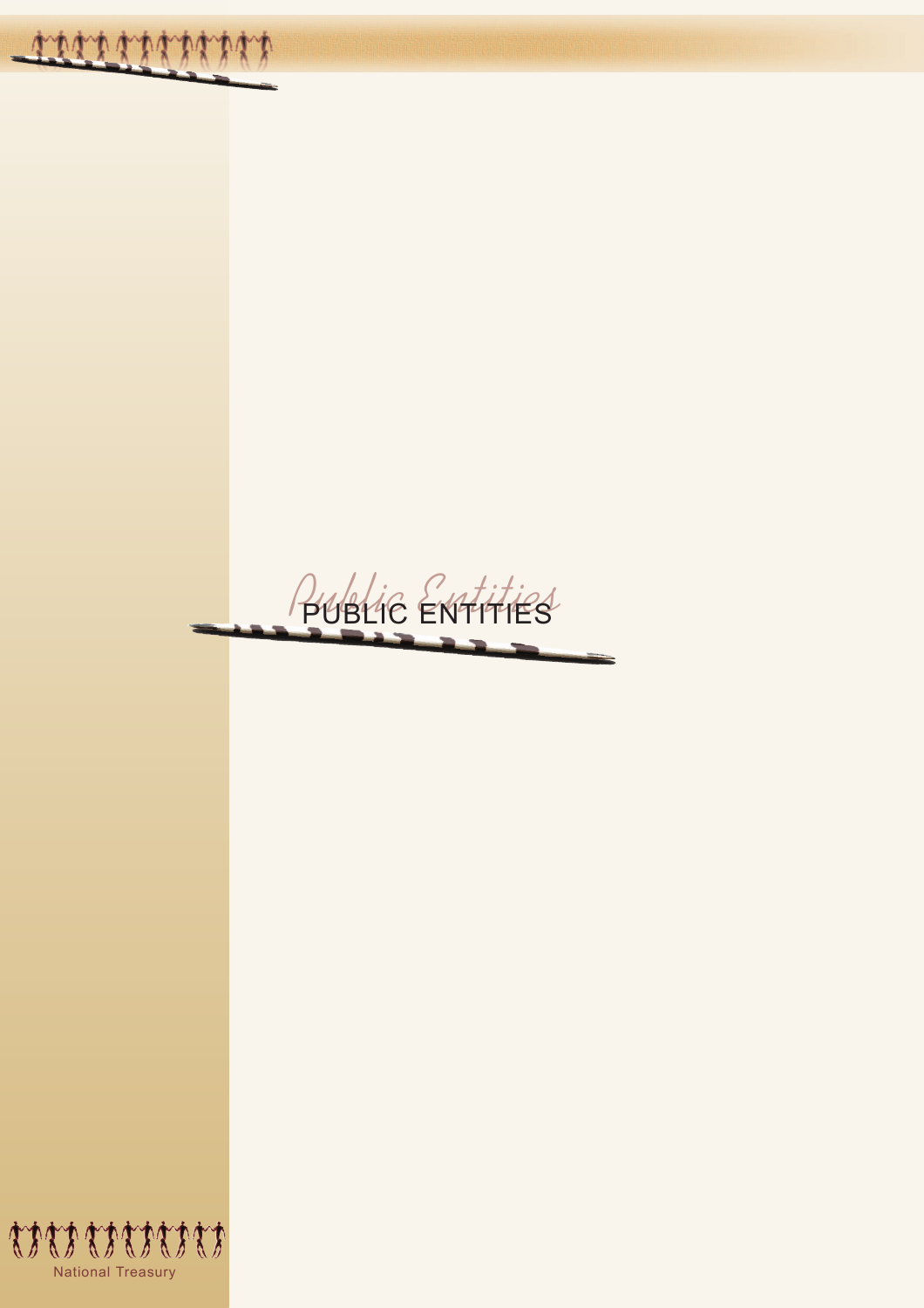*Public Entities* **Public Entities** 

## **PUBLIC ENTITIES REPORTING TO THE MINISTER OF FINANCE**

A number of entities report to the Minister of Finance through governance arrangements that facilitate an arm's length relationship. This allows reporting institutions the autonomy that they require to meet their mandates, while their links to the Ministry enable them to develop strategic alignment with Government's policy goals.

The detailed three-year strategic plans of each entity are not presented here. Each produces, operates and reports according to its own strategic plan. It is, however, necessary to reflect briefly on the broad approach of each entity and its relevance to the National Treasury's strategic goals and business over the next three years.

Those entities that receive transfers from National Treasury – the South African Revenue Service, the Financial and Fiscal Commission, and the Financial Intelligence Centre – are covered in detail under Programme 8: *Fiscal Transfers* and therefore do not appear in this section. The latter reflects briefly on those entities that report to the Minister of Finance, but do not receive transfers from the National Treasury. These are the Development Bank of Southern Africa, the Financial Services Board and the Public Investment Commissioners.

#### **The Development Bank of Southern Africa**

The Development Bank of Southern Africa (DBSA), a Schedule 2 major public entity, is governed by the Development Bank of Southern Africa Act (13 of 1997). The DBSA is a development finance institution wholly owned by the South African Government. The callable capital of the Bank – provided by Government – is  $R4,8$  billion and the paid-up capital is R200 million. At 31 March 2001, it had total assets of R17,7 billion. The Bank is self-sustaining and raises capital on the local and international capital markets. It has investment grade international credit ratings from Standard and Poor's (BBB-) and Moody's (Baa3), on par with the South African sovereign rating and a domestic credit rating for long-term debt of AAA.

#### **Financial Services Board**

The Financial Services Board is a statutory body formed in terms of the Financial Services Board Act (97 of 1990). It supervises control over the activities of non-banking financial services and acts in an advisory capacity to the Minister of Finance. The Board is financed by the financial services industry, with no contribution from Government. The Board supervises those institutions and services in terms of 16 parliamentary Acts, which entrust regulatory functions to the Registrar of Long- and Short-term Insurance, Friendly Societies, Pension Funds, Unit Trust Companies, Stock Exchanges and Financial Markets. Functions include regulatory control over insider trading and the participation bonds industry, certain trust and depository institutions, and it supervises central security depositories responsible for the safe custody of securities. The Board is also responsible for the financial supervision of the Road Accident Fund.



101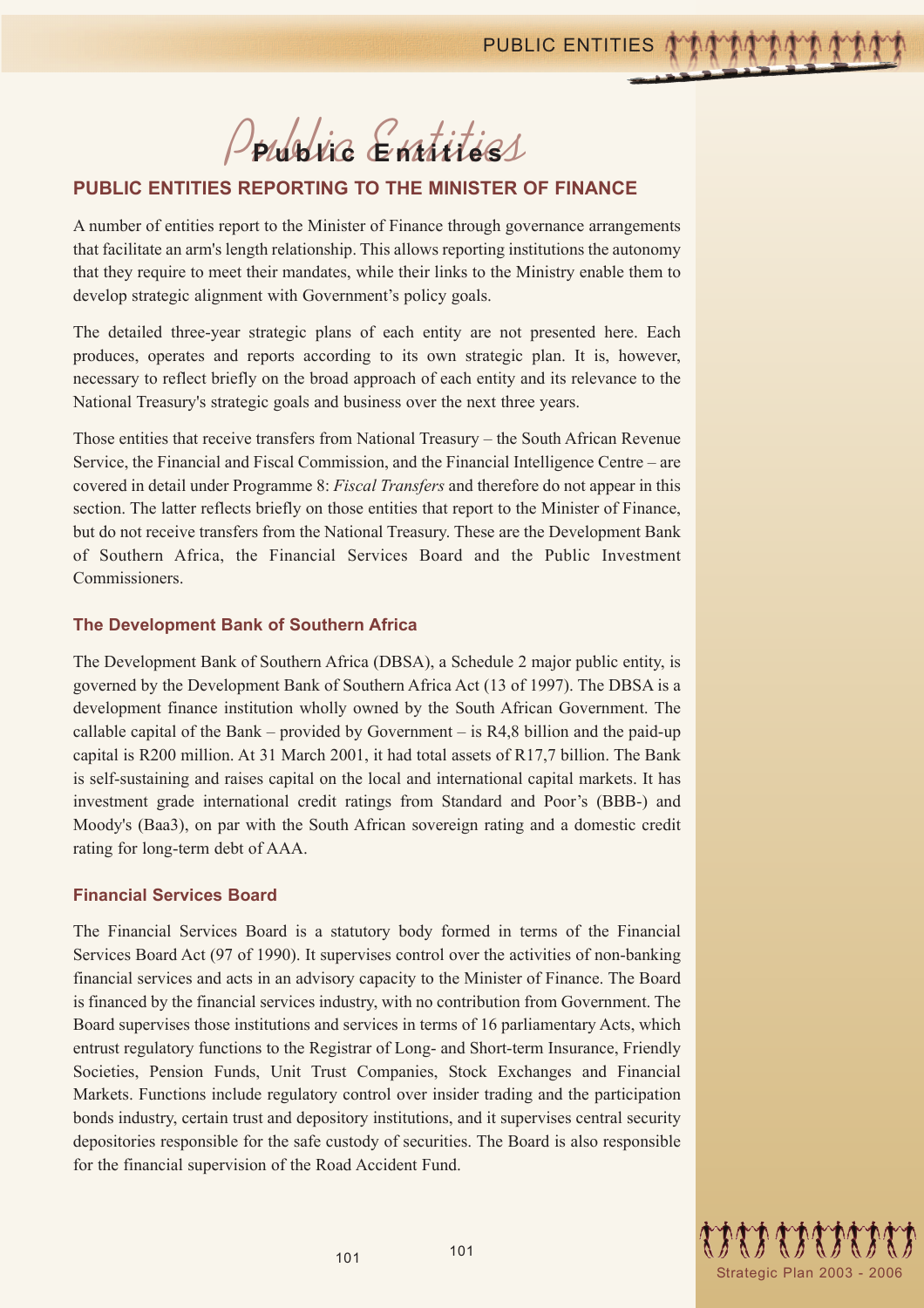### **Public Investment Commissioners**

The Public Investment Commissioners (PIC) is a statutory body governed in terms of the Public Investment Commissioners Act (45 of 1984). The Minister is responsible for appointing the board, which is responsible for overseeing the activities of the secretariat and its investment portfolio. The PIC is effectively self-funded and produces its own annual report, which is tabled in Parliament. It invests and manages surplus funds on behalf of various public-sector bodies. Previously the PIC was restricted to the role of a government administrative agency, investing all deposits in gilts and semi-gilts. In 1995 this was extended to include equities and property.

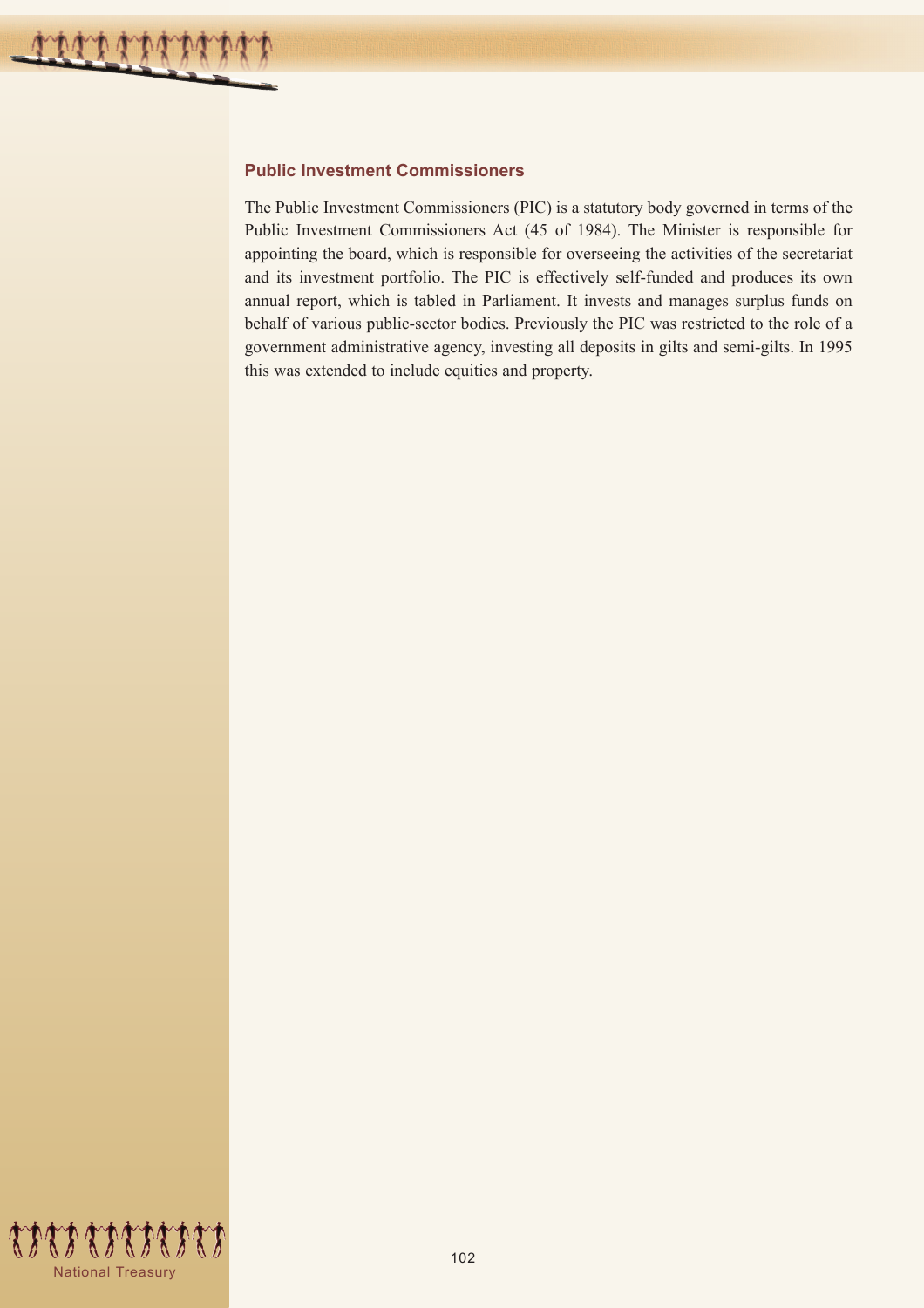*Organisational Information and the Institutional Environment* Organisational Information and the Institutional Environment

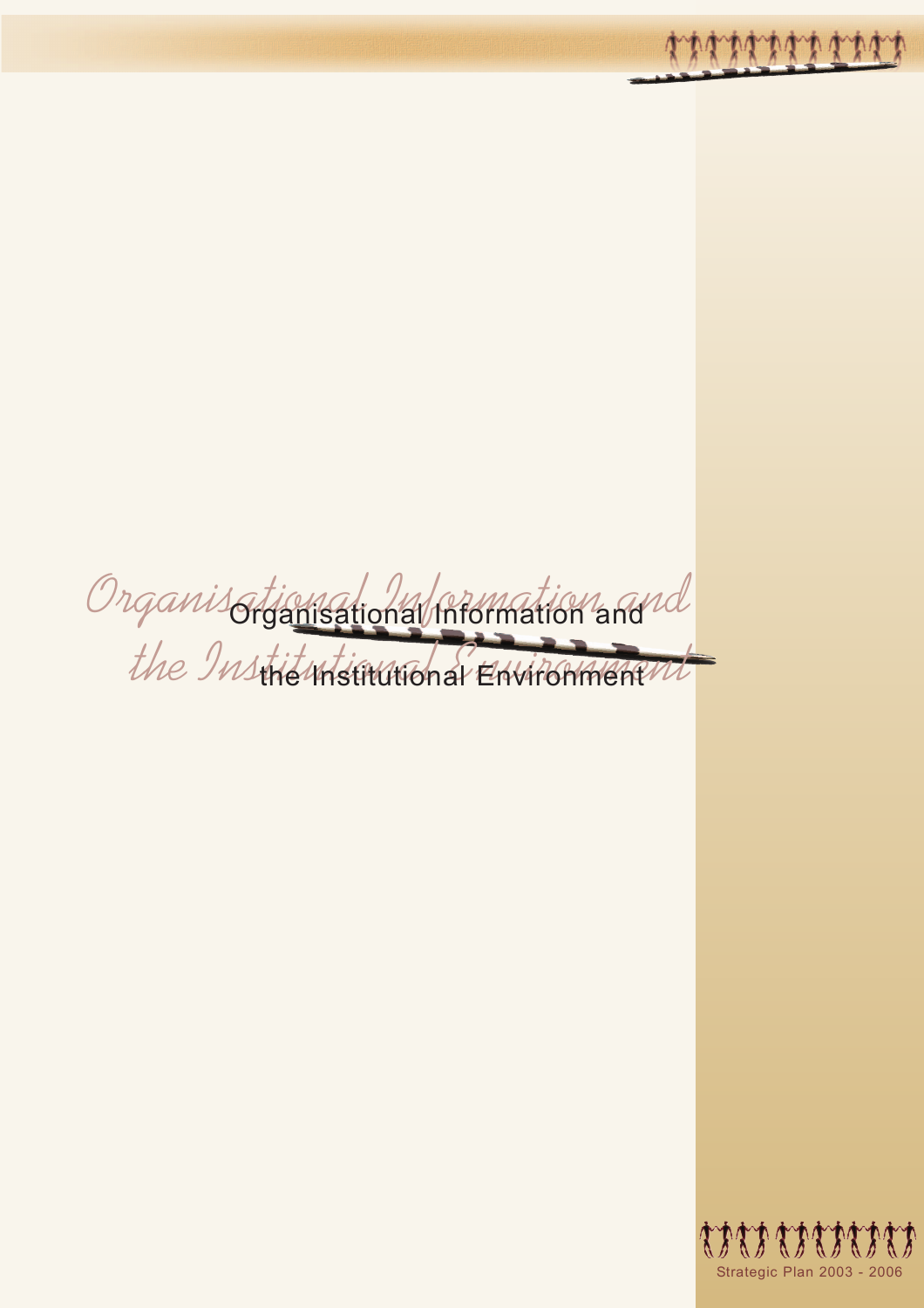*Organisational Information and* Organisational Information and *the Institutional Environment* the Institutional Environment